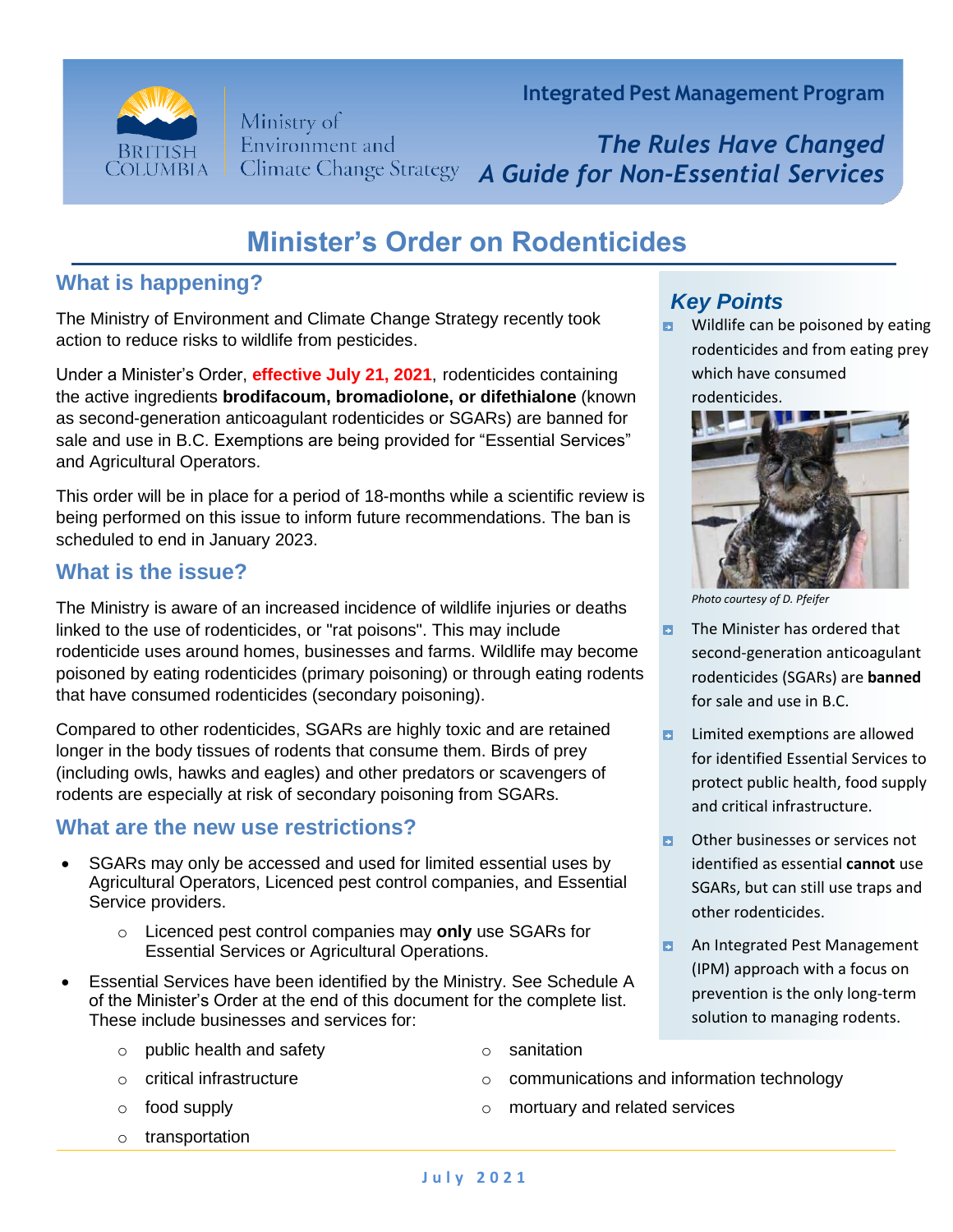- Pesticide vendors must store SGARs in restricted access areas and a certified dispenser must verify documentation that the purchaser and use are authorized under the Minister's Order.
- Authorized users of SGARs may only do so in accordance with Integrated Pest Management (IPM) principles, must keep use records, and must ensure unused bait and dead rodents are properly disposed of.
- **Other uses of SGARs not identified as essential are banned.** For example, SGARs cannot be used in or around most residential buildings, office buildings, parks, schools or non-food retail shops.

# **How do I manage rodents without SGARs?**

- **An IPM program with a focus on prevention is the only long-term solution to managing rodents:**
	- o Implement measures to prevent rodents
	- o Identify types of rodents to be managed
	- o Monitor rodent populations and locations
- o Determine the threshold to know when to take action
- o Select best treatment methods, considering rodenticide alternatives
- o Evaluate the program effectiveness
- Effective rodent management programs should always focus on rodent prevention and deterrence.
	- $\circ$  Identify and eliminate rodent entry points, harbourage areas, and food and water sources first
	- $\circ$  If prevention methods are not enough, treatment methods can be considered
	- o Alternatives to rodenticides (like traps) should be used first to reduce rodent populations
- Many treatment methods are still available for rodent management:
	- $\circ$  Snap traps or electronic traps. These are the best option, as they are effective, quick, and humane
	- o Low-toxicity rodenticide products like corn cellulose
	- $\circ$  Other rodenticides, including first-generation rodenticides (chlorophacinone, diphacinone, or warfarin). These are less toxic than SGARs, but should still be used only as a last resort and only on a short-term basis
- Licenced pest control companies servicing customers that are not Essential Services may continue to offer services such as rodent prevention, customized IPM approaches, trapping, and/or baiting with other (non-SGAR) rodenticides, within an IPM context.
- For information on developing a residential IPM program or for ideas to improve your existing rodent IPM program, see the guidance document **[Rodent IPM: Best Management Practices for Residents](https://www2.gov.bc.ca/assets/download/FD50D98100A84174B7FB4F43BEE8CDCC)**, available on the Ministry website.

# **How can I learn more?**

# **Visit [www.gov.bc.ca/RodentIPM](http://www.gov.bc.ca/RodentIPM) for more information**

This summary provides guidance and is not a legal document. In all cases the *Integrated Pest Management Act* and Regulation will prevail.